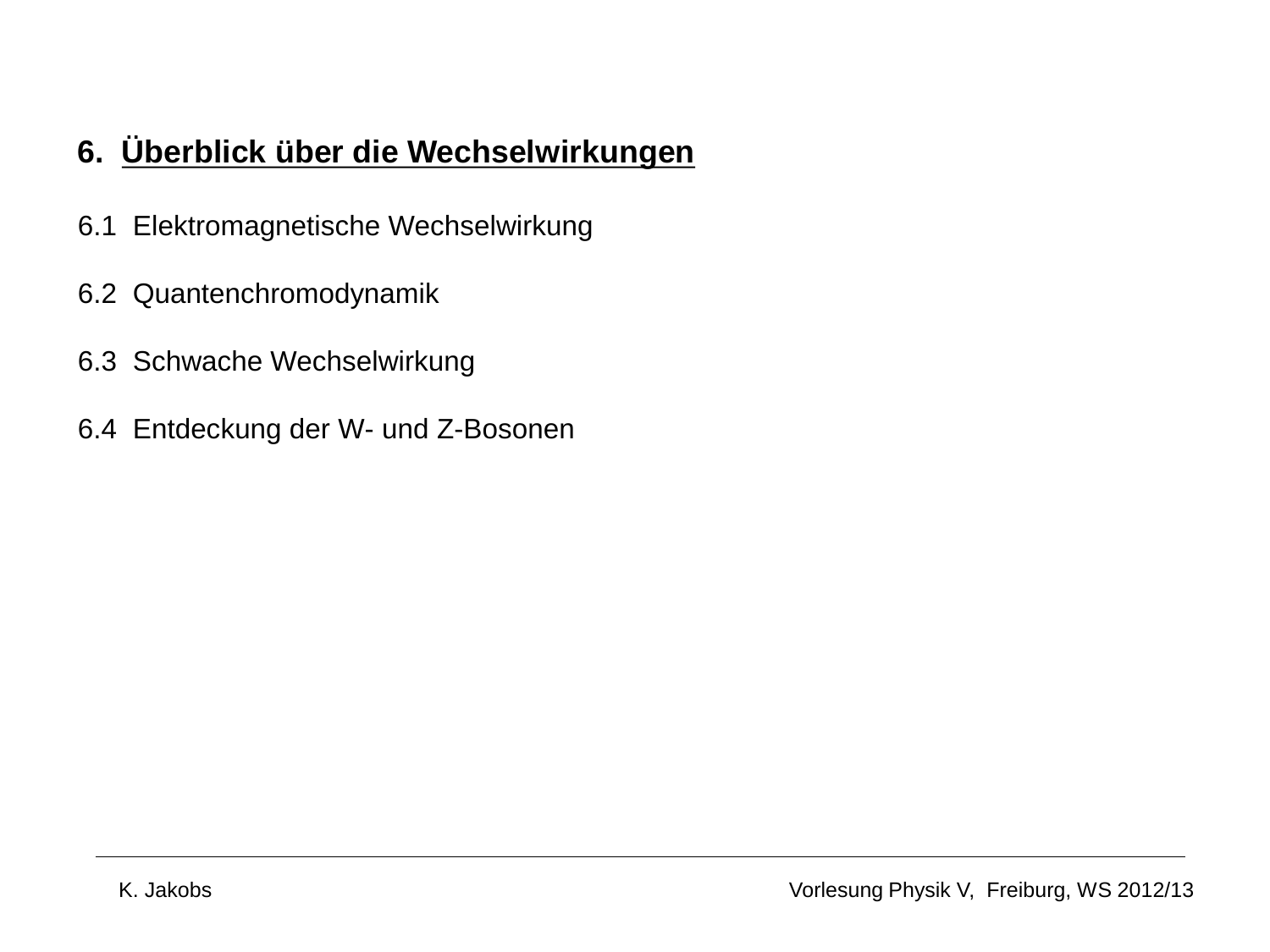## **Beiträge zur QCD qq, qg und gg-Streuung**



**Beiträge führender Ordnung**

Table 1. Matrix elements for parton scattering

| subprocess                         | $ M ^2$                                                                                       | $\theta^* = \pi/2$ |
|------------------------------------|-----------------------------------------------------------------------------------------------|--------------------|
| $qq' \rightarrow qq'$              | $\frac{4}{9} \frac{s^2+u^2}{t^2}$                                                             | 2.22               |
| $qq \rightarrow qq$                | $rac{4}{9}$ $\left(\frac{s^2+u^2}{t^2}+\frac{s^2+t^2}{u^2}\right)-\frac{8}{27}\frac{s^2}{ut}$ | 3.26               |
| $q\bar{q} \rightarrow q'q\bar{q}'$ | $rac{4}{9} \frac{t^2+u^2}{2}$                                                                 | 0.22               |
| $q\bar{q} \rightarrow q\bar{q}$    | $rac{4}{9}$ $\left(\frac{s^2+u^2}{t^2}+\frac{t^2+u^2}{s^2}\right)-\frac{8}{27}\frac{u^2}{st}$ | 2.59               |
| $q\bar{q} \rightarrow gg$          | $\frac{32}{27} \frac{u^2+t^2}{ut} - \frac{8}{3} \frac{u^2+t^2}{s^2}$                          | 1.04               |
| $gg \rightarrow q\bar{q}$          | $\frac{1}{6} \frac{u^2+t^2}{u^2} - \frac{3}{8} \frac{u^2+t^2}{s^2}$                           | 0.15               |
| $qg \rightarrow qg$                | $-\frac{4}{9}\frac{u^2+s^2}{us}+\frac{u^2+s^2}{t^2}$                                          | 6.11               |
| $gg \rightarrow gg$                | $\frac{9}{2}\left(3-\frac{ut}{t^2}-\frac{us}{t^2}-\frac{st}{u^2}\right)$                      | 30.38              |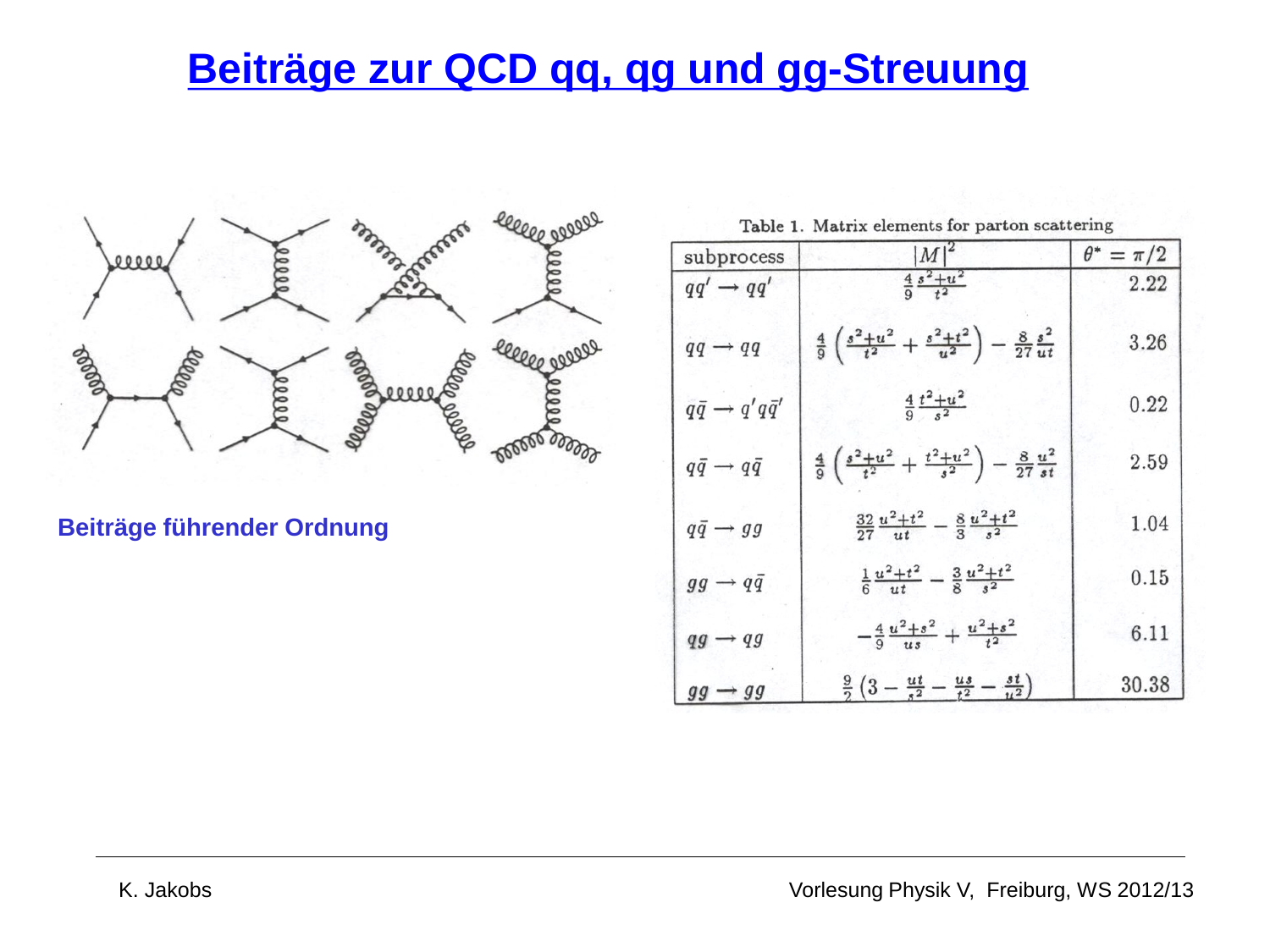

K. Jakobs **Vorlesung Physik V, Freiburg, WS 2012/13**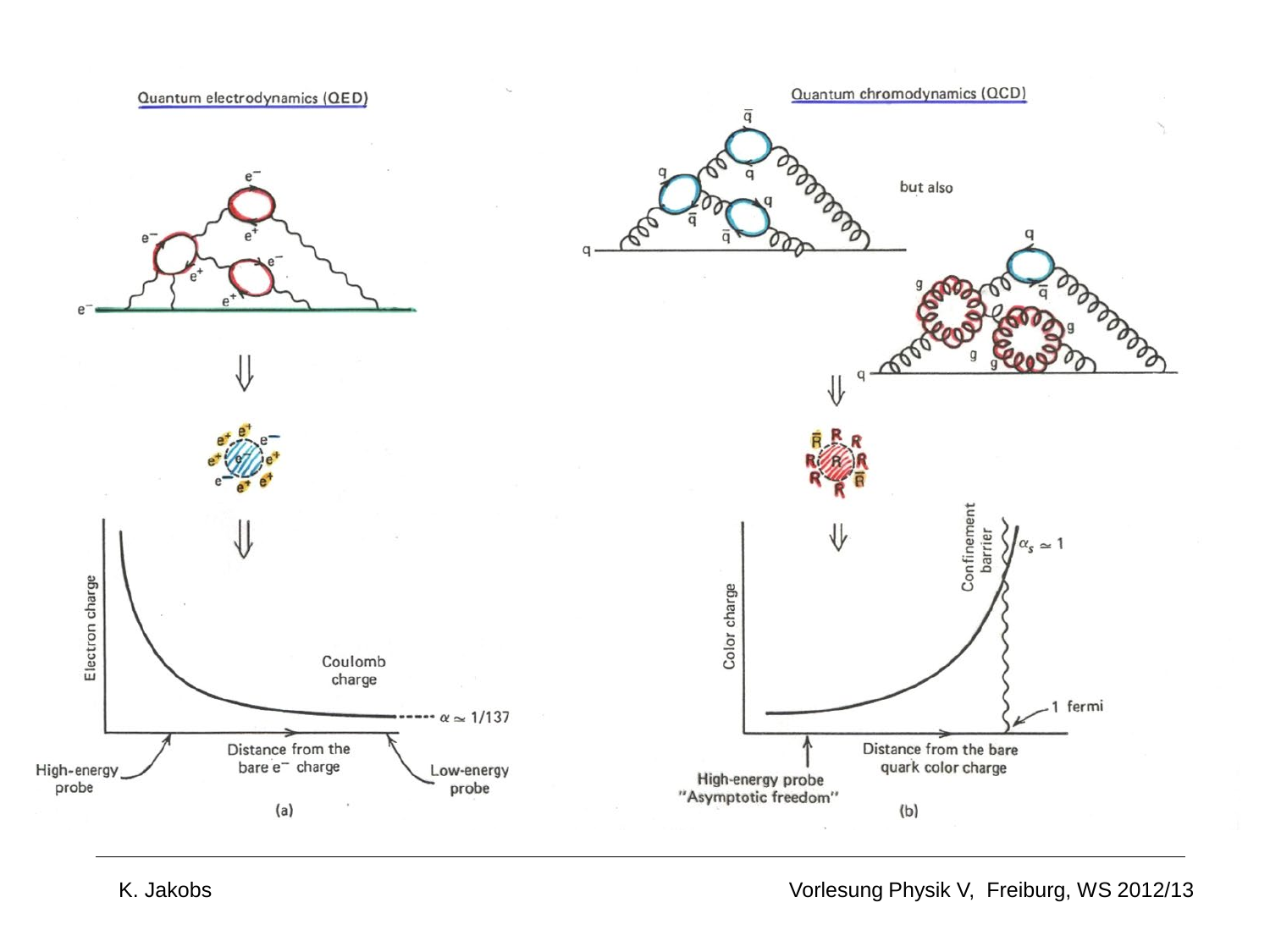$$
\boxed{\mathbf{e^+e^-} \to \mathbf{q}\mathbf{\bar{q}}}
$$

### **Zwei Teilchenbündel (Jets) sind entstanden**

**Ursache: Starke Wechselwirkung zwischen Quarks**

**→ Fragmentation in Hadronen** 





K. Jakobs **Vorlesung Physik V, Freiburg, WS 2012/13**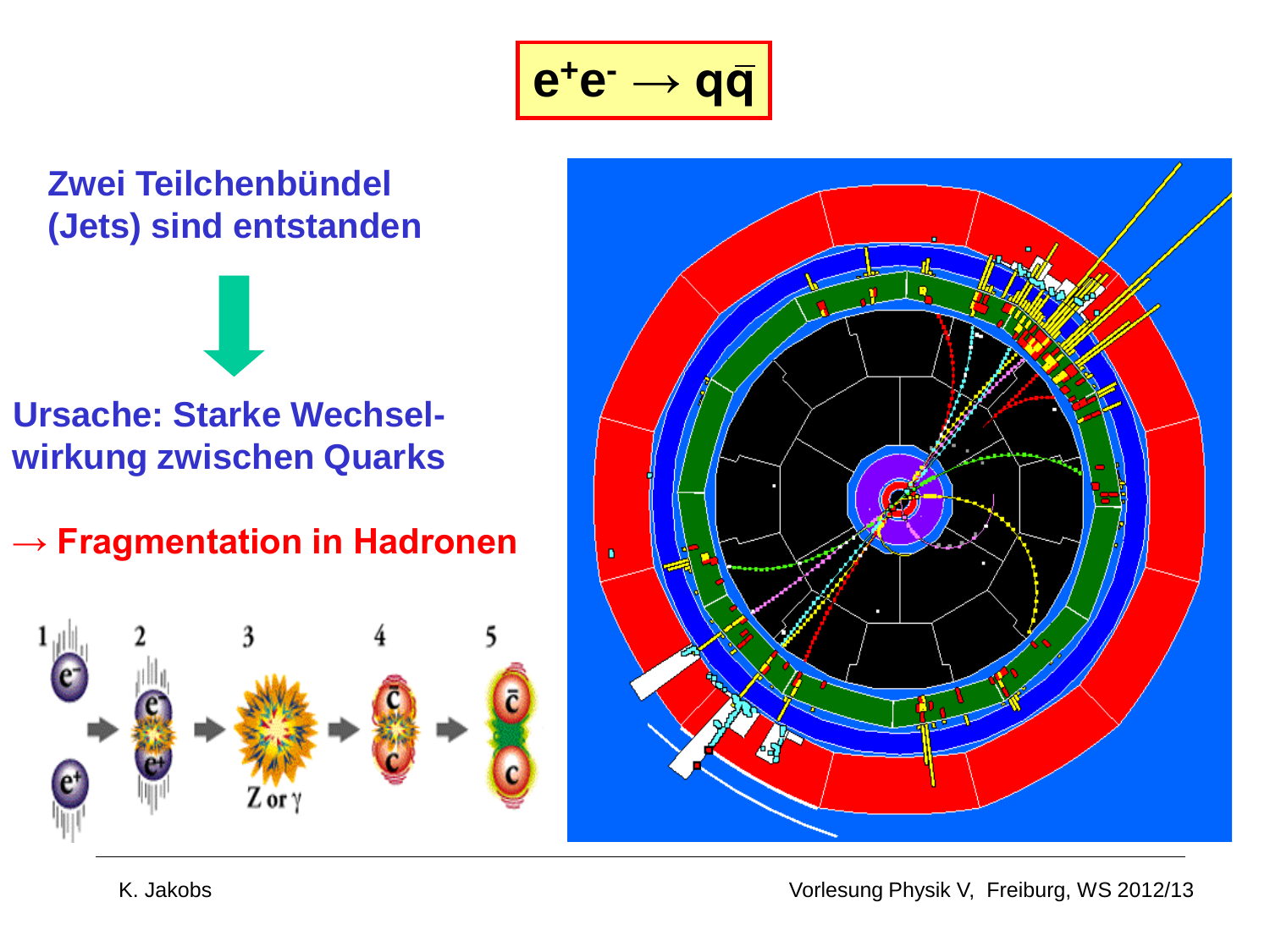## **Die Entstehung der Jets (Teilchenbündel) aus Quarks**



- Aus Energie ist ein Quark-Antiquark Paar entstanden .
- Die entstandenen Quarks können nicht als freie Teilchen existieren !
- Die starke Wechselwirkung zwischen Quarks führt zur Bildung neuer Quark-Antiquark Paare (aus Energie)
- Aus Quark-Antiquark Paaren oder aus 3-Quark Systemen entstehen die uns bekannten Teilchen (Hadronen)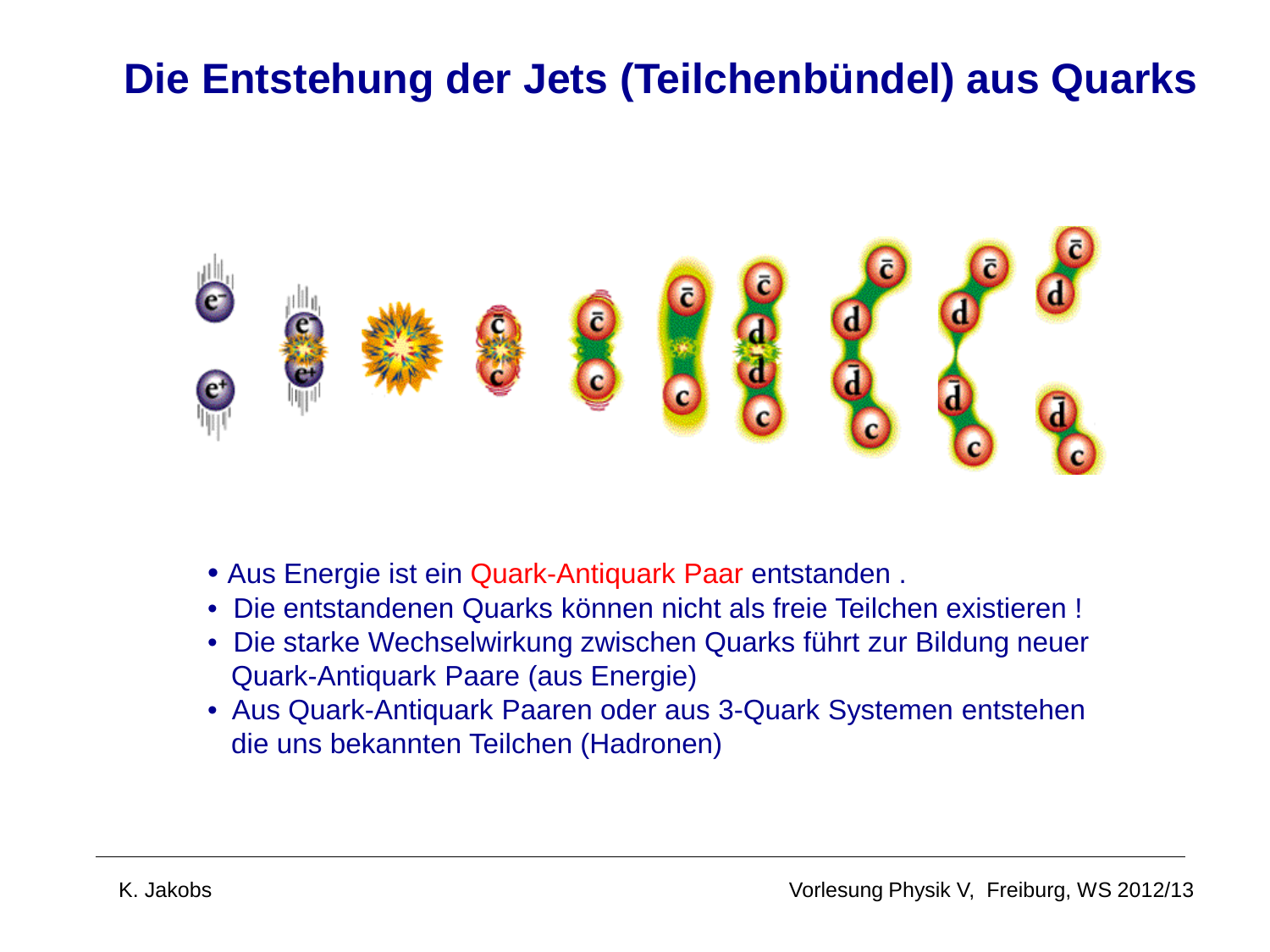### *Entdeckung der Gluonen in Drei-Jet-Ereignissen*

### DESY, Hamburg (1977)





Fig. 8.28 Example of a three-jet event observed in the JADE detector at the PETRA  $e^+e^-$  collider (DESY, Hamburg). The total CMS energy in the event is 31 GeV. Such events (in comparison with the more common "two-jet" events of Fig. 2.20, p. 69) are suggestive of the process in Fig. 8.27(b). (Courtesy DESY)

(aus Ref. [8])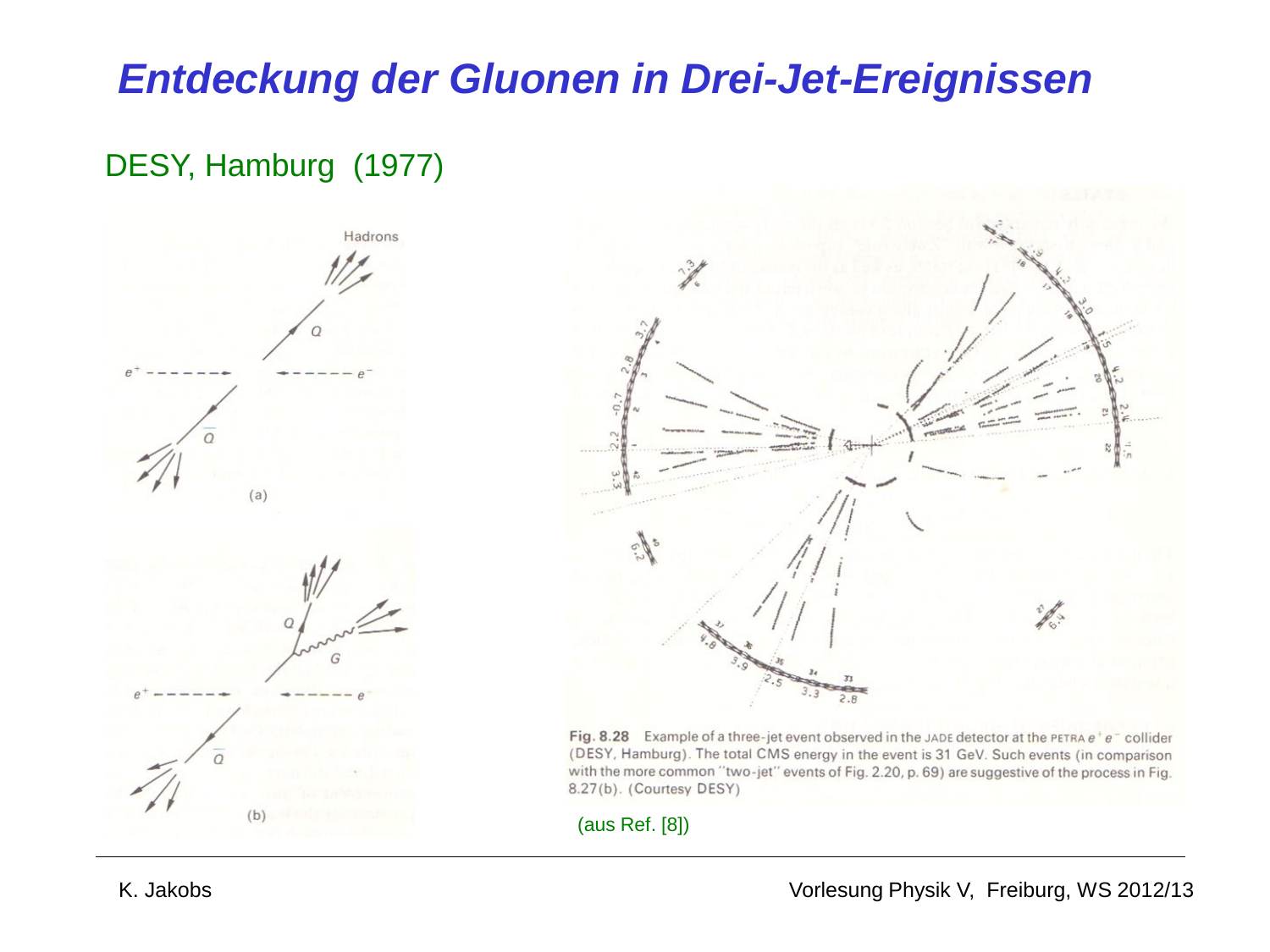### **CKM-Matrix**



**CKM-Matrix-Elemente müssen experimentell bestimmt werden (Aus Messungen von Meson Zerfällen)** 

**Stand: 2008**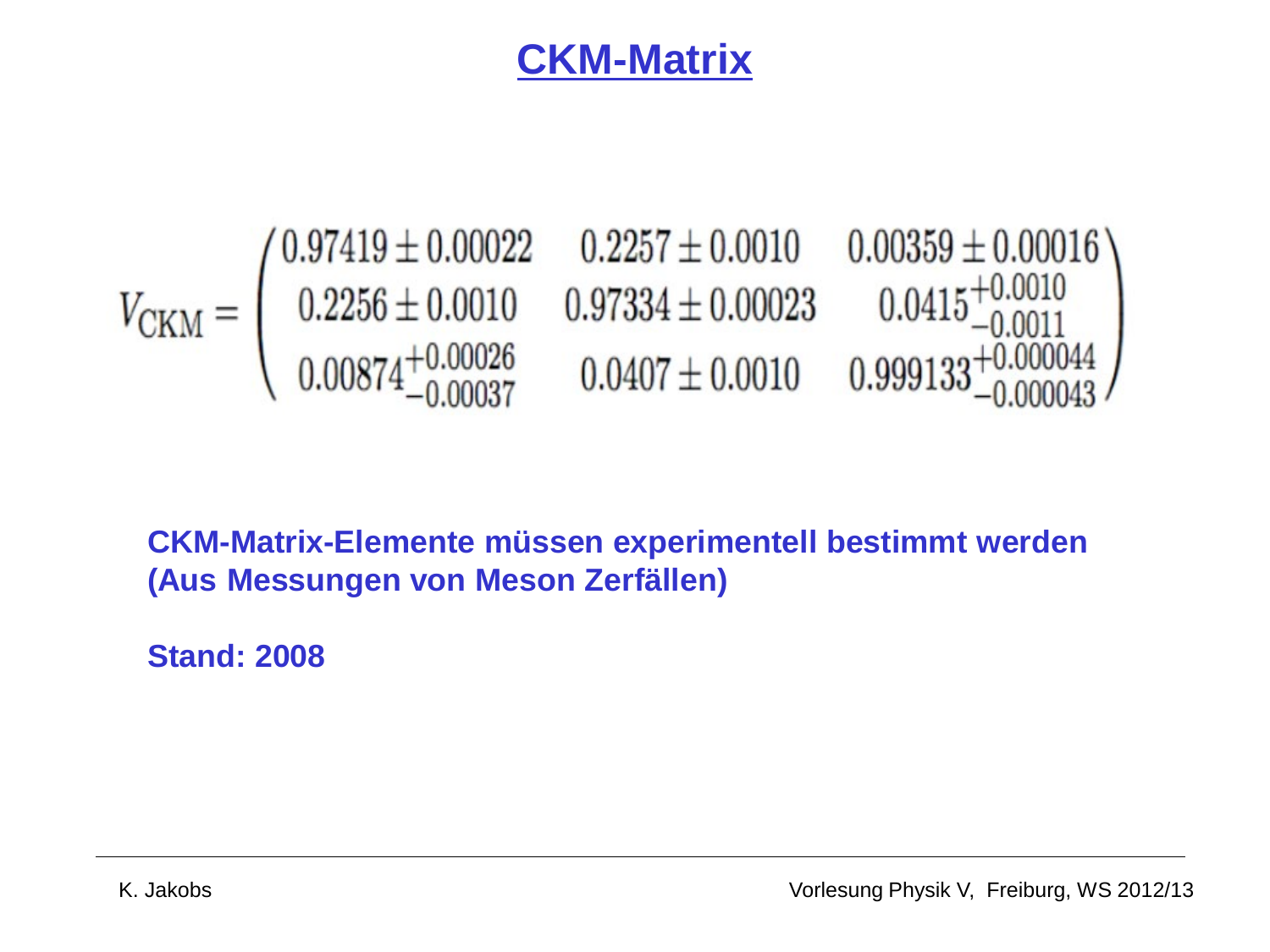# Beispiele für Zerfälle, die zur Vermessung der Größe von<br>CKM-Matrixelementen verwendet werden

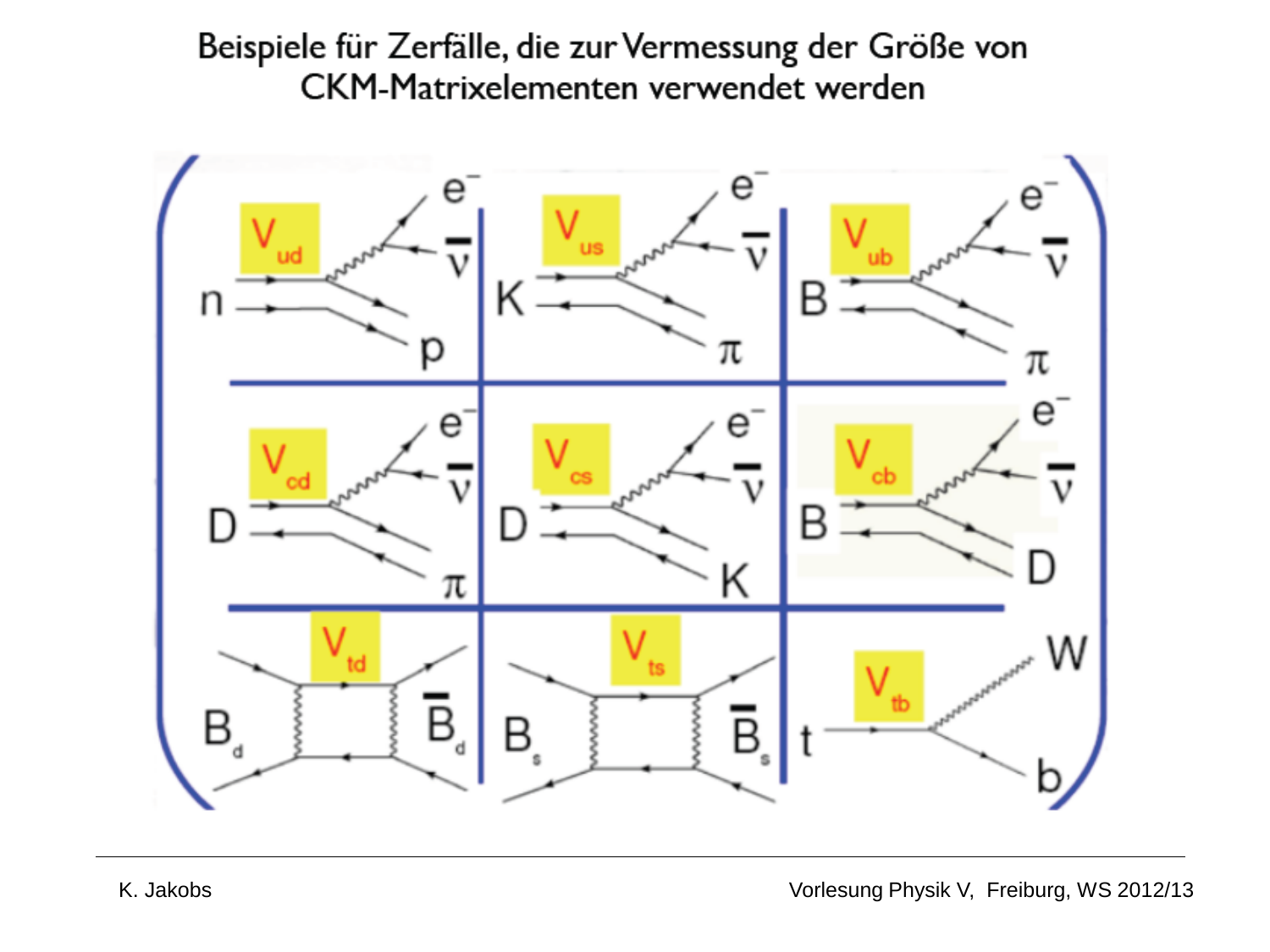# Discovery of the W and Z bosons

Leptons, photons and missing transverse energy are key signatures at hadron colliders

 $\rightarrow$  Search for leptonic decays: **W**  $\rightarrow$  **e**  $v$  (large P<sub>T</sub>(*t*), large P<sub>T</sub><sup>miss</sup>)  $Z \rightarrow \ell \ell$ 

10 GEV  $10 GeV$  One of the first W events seen; UA2 experiment

W/Z discovery by the UA1 and UA2 experiments at CERN (1983/84)



Transverse momentum of the electrons



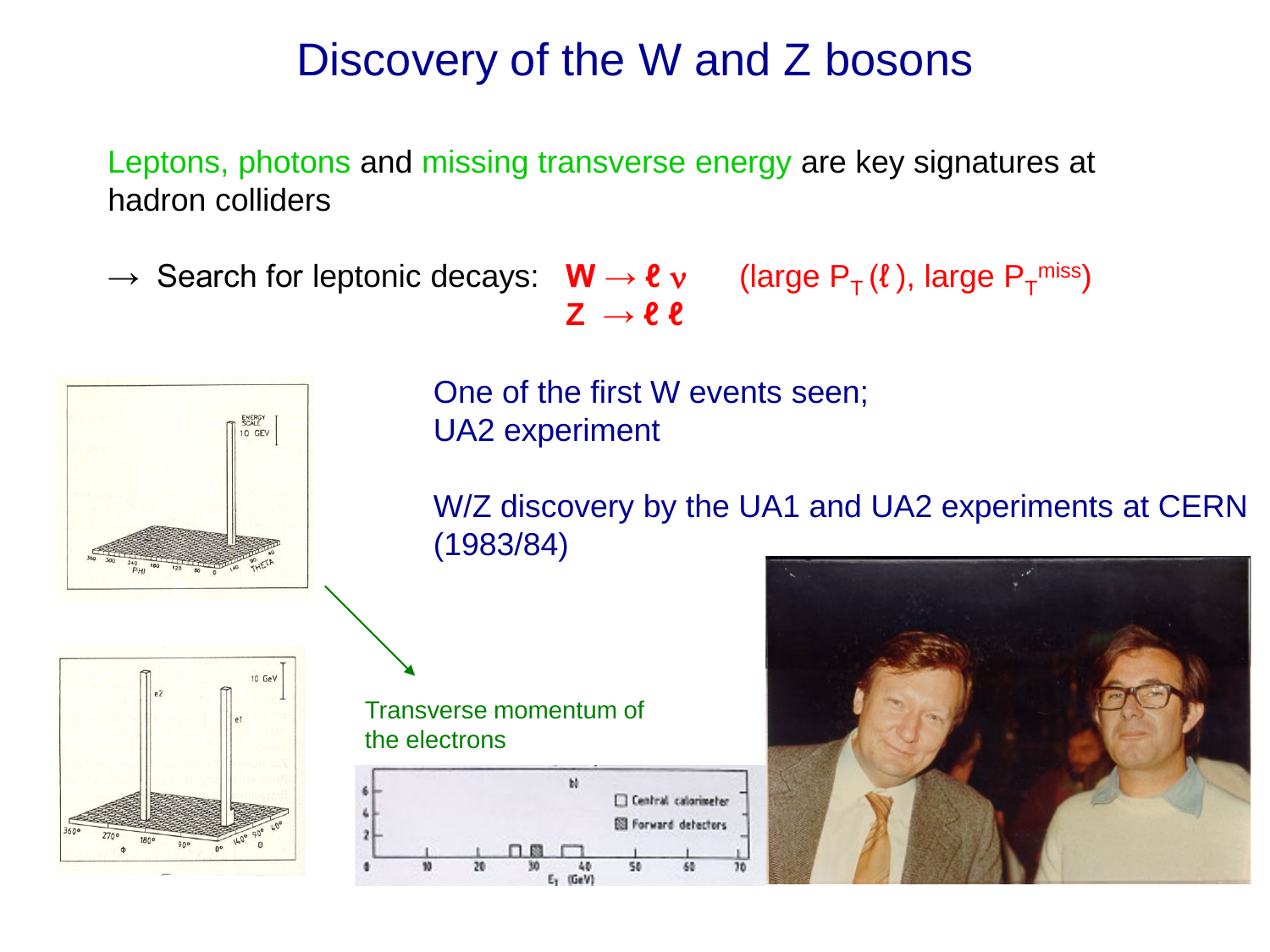# Today: W/Z selections in the ATLAS / CMS experiments





### Electrons:

- Trigger: high  $p_T$  electron candidate in calorimeter
- Isolated el.magn. cluster in the calorimeter
- $P_T > 25$  GeV/c
- Shower shape consistent with expectation for electrons
- Matched with tracks

 $Z \rightarrow ee$ 

• 66 GeV/ $c^2$  <  $m_{ee}$  < 116 GeV/ $c^2$ 

### $W \rightarrow eV$

- Missing transverse momentum > 25 GeV/c
- Transverse mass cut  $M_T > 50$  GeV



$$
M_W^T = \sqrt{2 \cdot P_T^l \cdot P_T^{\nu} \cdot (1 - \cos \Delta \phi^{l, \nu})}
$$

Transverse mass (longitudinal component of the neutrino cannot be measured)